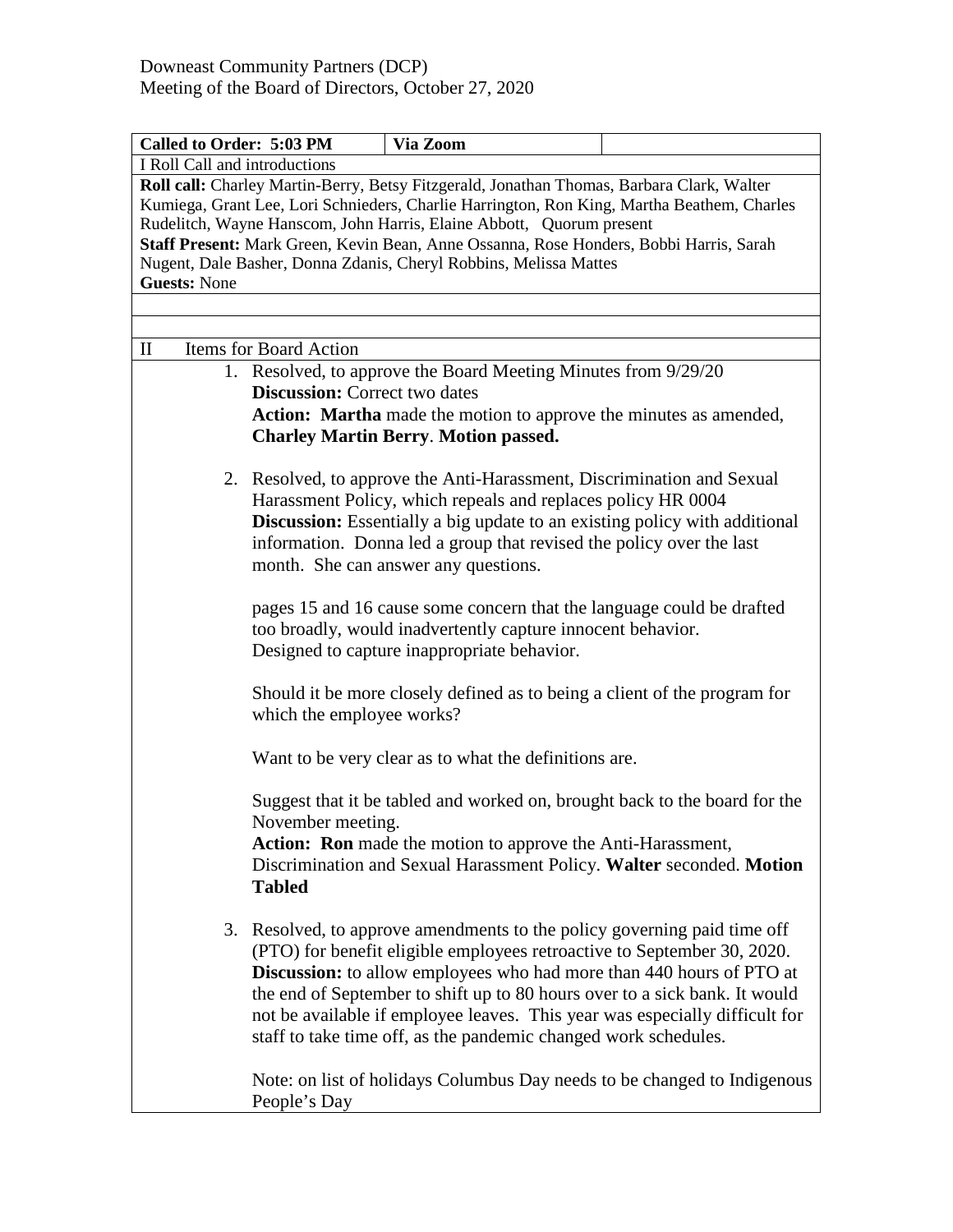|   |                                                                                                                                        | Action: Grant made the motion to approve amendments to the policy<br>governing paid time off (PTO) for benefit eligible employees retroactive<br>to September 30, 2020. And to change Columbus Day to Indigenous<br>Peoples Day. Ron seconded. Motion passed.<br>4. Resolved, that the Finance Director of DCP be authorized to withdraw the<br>following amounts from the unrestricted portion of the ECE Endowment<br>Fund for the purpose of funding the Early Childhood Childcare subsidies<br>and discounts at DCP for the Fiscal Year 2021.<br>\$20,000 to assist families eligible for the EEAF program which<br>allows subsidies not only for families eligible for State subsidy, but<br>for any family whose income is at or below 325% of federal<br>poverty level. |  |  |
|---|----------------------------------------------------------------------------------------------------------------------------------------|--------------------------------------------------------------------------------------------------------------------------------------------------------------------------------------------------------------------------------------------------------------------------------------------------------------------------------------------------------------------------------------------------------------------------------------------------------------------------------------------------------------------------------------------------------------------------------------------------------------------------------------------------------------------------------------------------------------------------------------------------------------------------------|--|--|
|   | \$5,000 to assist families with the cost of transporting their children<br>to school by providing $$2 - $5$ per day for transportation |                                                                                                                                                                                                                                                                                                                                                                                                                                                                                                                                                                                                                                                                                                                                                                                |  |  |
|   |                                                                                                                                        | \$22,000 to allow the agency to continue the practice of using a<br>sliding scale for childcare based on income.                                                                                                                                                                                                                                                                                                                                                                                                                                                                                                                                                                                                                                                               |  |  |
|   |                                                                                                                                        | <b>Discussion:</b> Is the 2-5\$ per day accurate in this area? It is actually 2.50 a<br>day or, if they are farther away from the center, it bumps up to \$5 per day.<br>These have been the limits since prior to the merger, conservative to try to<br>make funds last.                                                                                                                                                                                                                                                                                                                                                                                                                                                                                                      |  |  |
|   |                                                                                                                                        | It would be appropriate to ask us to look into the rate.                                                                                                                                                                                                                                                                                                                                                                                                                                                                                                                                                                                                                                                                                                                       |  |  |
|   |                                                                                                                                        | <b>Action:</b> Lori made the motion that the Finance Director of DCP be<br>authorized to withdraw said amounts from the unrestricted portion of the<br>ECE Endowment Fund for the purpose of funding the Early Childhood<br>Childcare subsidies and discounts at DCP for the Fiscal Year 2021.<br>Barbara seconded. Motion passed.                                                                                                                                                                                                                                                                                                                                                                                                                                             |  |  |
|   |                                                                                                                                        | Action: <b>John</b> made a motion that we look into the transportation fee to<br>determine if it is still appropriate. Ron seconded. Motion passed.                                                                                                                                                                                                                                                                                                                                                                                                                                                                                                                                                                                                                            |  |  |
| Ш | Reports                                                                                                                                |                                                                                                                                                                                                                                                                                                                                                                                                                                                                                                                                                                                                                                                                                                                                                                                |  |  |
|   |                                                                                                                                        | 1. Executive Director's Report-Mark Green<br>Want to call attention to the rental program information in my ED report.<br>Lee and her staff have done an amazing job with this program. Just got an<br>email, extended program can cover rent for October and November. Each<br>application has to be redone if someone wants to apply for this, makes<br>more work for staff, but helps clients.<br>New funding, \$150,000. If we hustle, we could get more.                                                                                                                                                                                                                                                                                                                  |  |  |
|   |                                                                                                                                        | Also, want to check in about the date of the November meeting which is                                                                                                                                                                                                                                                                                                                                                                                                                                                                                                                                                                                                                                                                                                         |  |  |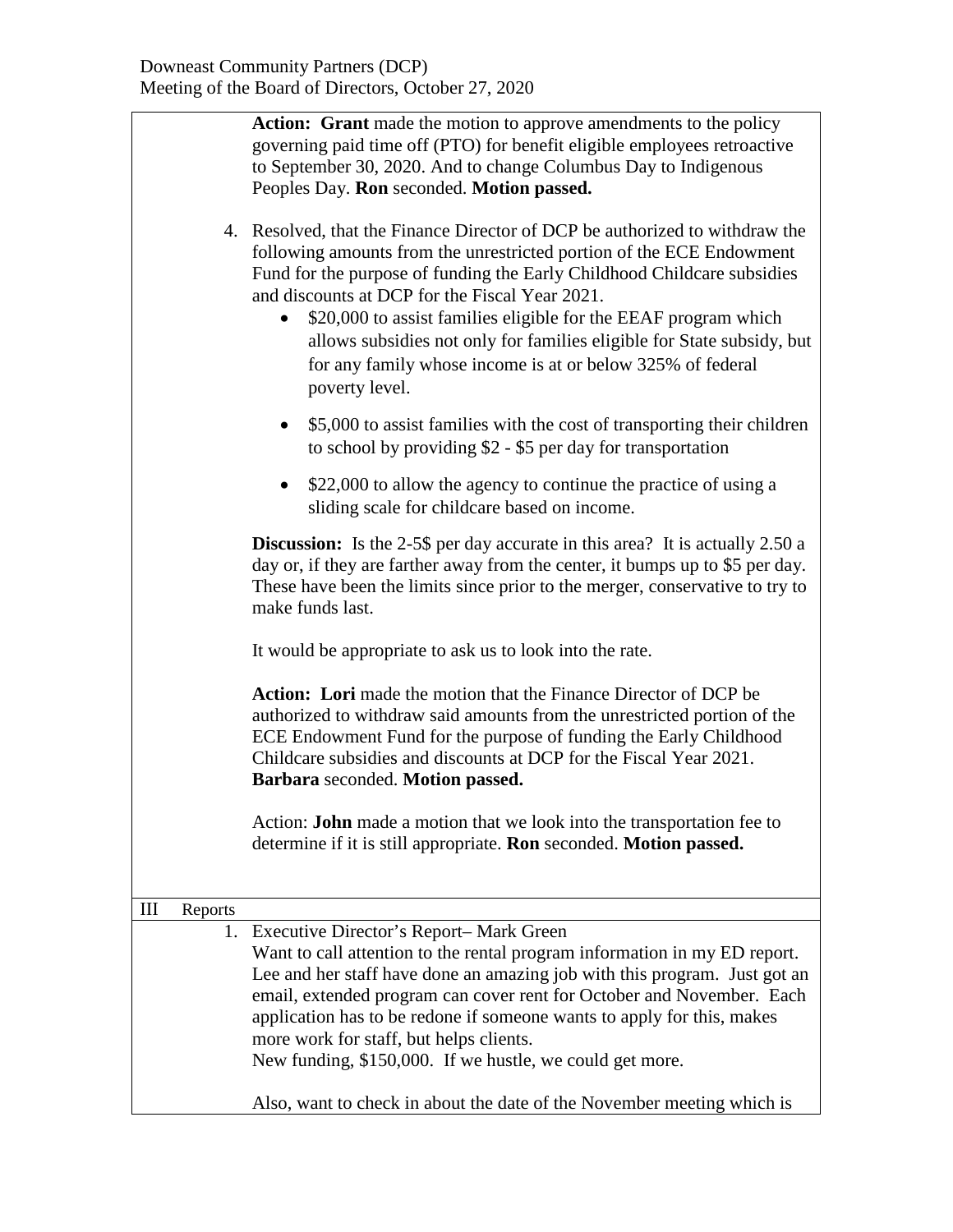November 24 – will you all be able to attend so that we have a quorum? Yes. Dale Basher reporting on tiny house: Finishing up the finishing carpentry, a little electrical, a little plumbing, and hooking up the septic and water, waiting for a back ordered wood stove. Heat pump can be installed soon. Most of the remaining items are donated, though there are hidden expenses in everything we do – nearly done! 2. Development Committee Report – Barbara Clark Report is in the packets. Megan has submitted several grants, two or three are in process. Seed data being collected and collated. MCF donated 18,000 for COVID-19. St Dunstan's is holding their holiday Bazaar online. Benefits THAW. Link on St Dunstan's website. FC has put the three year plan on hold. But Anne has sent out annual appeal letter, and is receiving funds, approximately \$7,000 thus far. Talked about the need for additional staff, managing with volunteers, but staff is tight. Talked about Development plan, need for additional board training, especially in understanding finance reports. 3. Finance Director's Report – Kevin Bean Yet another good month, thanks to PPP. PPP Loan ended October 3, we are able to spend until the  $4<sup>th</sup>$ , even accrued expenses up to that date, will settle it out this month. Cash increased slightly, as did ARs. Have been seeing more state delays, unintentional, many of them are working from home. Maine Housing is concentrating on the rental programs. Not what I want to see at end of FY, but expected. Expenses 3 % under, revenues 5% over, primarily due to COVID-19. On page two of narrative, ECE, found a typo, should be a 239,000 surplus. Preliminary numbers, expect that to change once I reconcile the PPP loans, transfer something from ECE, Trans and Admin to cover expenses PPP cannot pay for -- FICA, Workers Comp, IDC, estimate 150-160,000 worth. Hopefully finish reconciling the program and have a better answer. Trans surplus 282,000. FC deficit is only \$4,000. Spent \$51,000 or CARE funds. SEED was 136,000, only budgeted 85,000. Comment: Appreciate the info on the COVID and PPP didn't mean to

interrupt your day-to-day work.